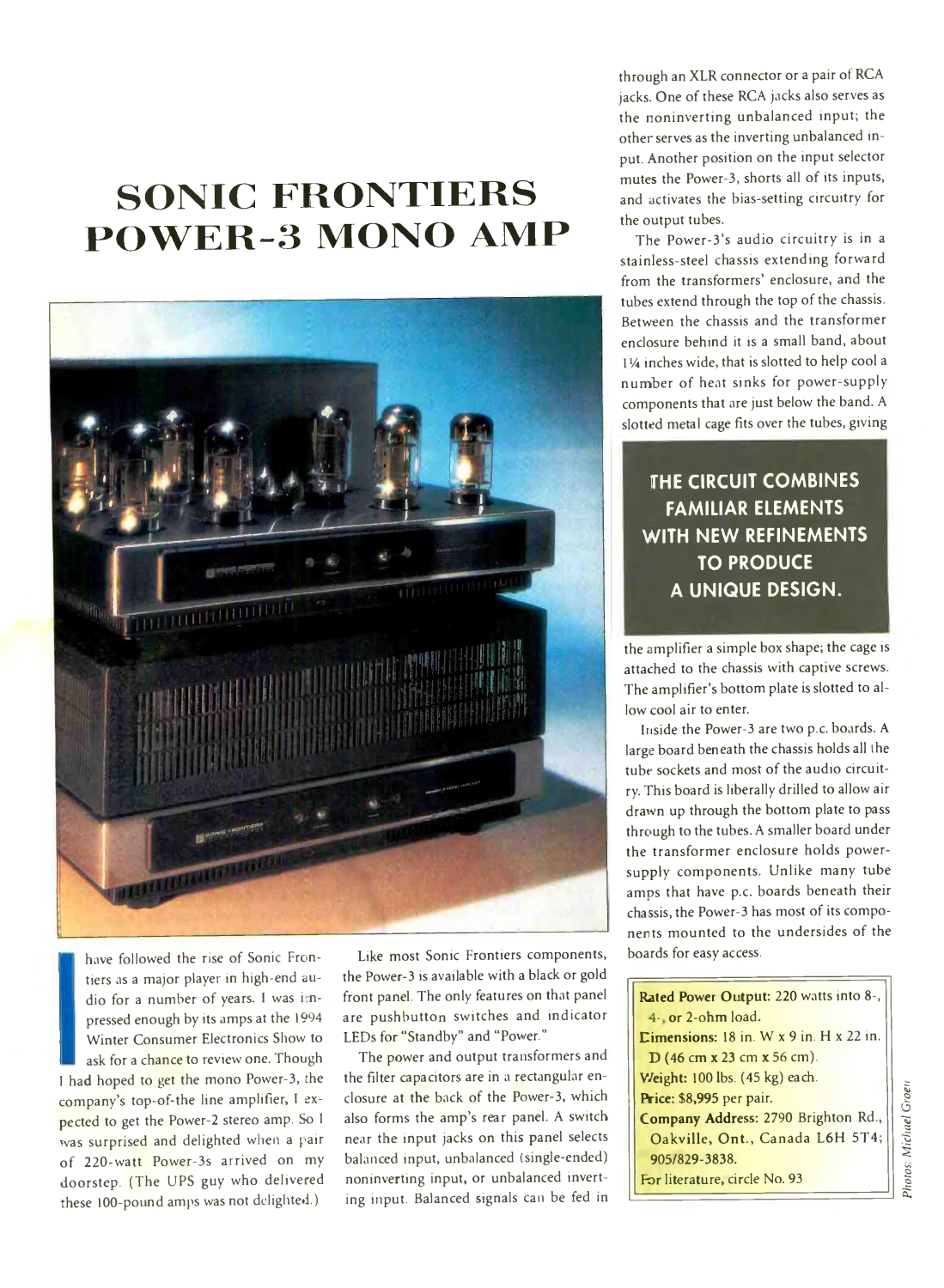All in all, the Power-3 is beautifully made and attractive. The chassis metalwork is first-rate, with Pemm nuts and machine screws fastening the pieces together. On the p.c. boards, high-quality components abound (e.g., capacitors from MIT, Solen, and Wima and resistors from Caddock and IRC). The insulation on the internal wiring appeared to be of Teflon.

I have seen most of the Power-3's basic circuit elements (see "Circuit Highlights") in various other amplifiers over the years. But Sonic Frontiers' combination of these elements, using modern components together with refinements wrought through countless hours of listening evaluation and circuit tweaking, makes the Power-3 unique.

## Measurements

The performance of the two Power-3s I received matched quite closely in most respects, so I'm presenting data for the one I've designated amp A, unless otherwise noted. As an example of how close the match was, voltage gain on the 8-ohm taps was 25.75 dB for amp A and 25.95 dB for amp B, whether I used their balanced or unbalanced inputs.

Frequency response, at the 8-ohm taps at a 2.83-volt output (1 watt into 8 ohm), is shown in Fig. 1. Across the audio band and beyond, the output varies very little with changes in load, an indication that the Power-3's output regulation is very good. Tech-

nically, where the curves first cross (at about 60 kHz), the output impedance becomes negative; when this happens, the output increases for decreasing loads. The situation reverses at about 120 kHz, where the output impedance becomes positive again. This is a result of the compensation scheme the amplifier uses to ensure highfrequency stability;



**THE POWER-3'S BANDWIDTH WAS QUITE IMPRESSIVE, AND LOW-FREQUENCY RESPONSE WAS EXCELLENT.**

the output transformer is probably the major element involved. With a dummy load that mimics the impedance curve of a typical impedance-compensated two-way speaker, the Power-3's frequency response is still good (Fig. 2). The response variations caused by this load's impedance changes are small. (The vertical scale in Fig. 2 is magnified so that you can see them clearly.)

The Power-3's overall negative feedback is taken from its transformer's 8-ohm taps; frequency response should therefore be flattest at these taps, since coupling between this and the other taps is imperfect. Comparing Fig. 1 to a graph of response at the 4-ohm taps (Fig. 3) bears this out. At the 4-ohm taps, there is more high-frequency rolloff and less uniform output within the audio band when the loading is changed. Even so, the response with 2-ohm loading does not fall to -3 dB until it reaches about 90 kHz, an impressively wide bandwidth. I'd expect the rolloff and less uniform output regulation to be more pronounced on the 2-ohm taps, but I did not measure response there.

Square-wave response is presented in Fig. 4 for 8-ohm loading on the 8-ohm taps. Rise and fall times for a 10-kHz signal into 8 ohms (top trace) are 1.3 microseconds. With the 8-ohm load paralleled by a 2-microfarad capacitance

> (middle trace), ringing is not damped as quickly as it is in most other power amps. The excellent low-frequency response of the Power-3 is revealed by the 40-Hz trace (bottom), which has almost no visible tilt.

> The commonmode rejection ratios (CMRR) of the two amplifiers' balanced inputs differed somewhat. Amp A's

CMRR was greater than 57 dB from 20 Hz to 20 kHz. Amp B's was greater than 73 dB from 20 Hz to 1 kHz, then started a gradual decrease that reduced it to 61 dB at 20 kHz.





The Power-3 generally has lower distortion in its balanced input mode because of better cancellation of even harmonics (Fig. 5). Plotting total harmonic distortion plus noise (THD + N), at 1 kHz and as a function of power for several loads (Fig. 6), reveals that performance is best when the load impedance ranges from the value that matches the selected output taps (e.g., 8 ohms on the 8-ohm taps) down to half that impedance (e.g., 4 ohms on the 8-ohm taps). For double the matched load (e.g., 16 ohms on the 8-ohm taps), the available power is reduced and there's some increase in distortion from about 2 watts up.

As with most amplifiers, the Power-3's THD + N increases at higher frequencies, although it does not really start rising until about 10 kHz. Figure 7 shows this for balanced input. (With an unbalanced input,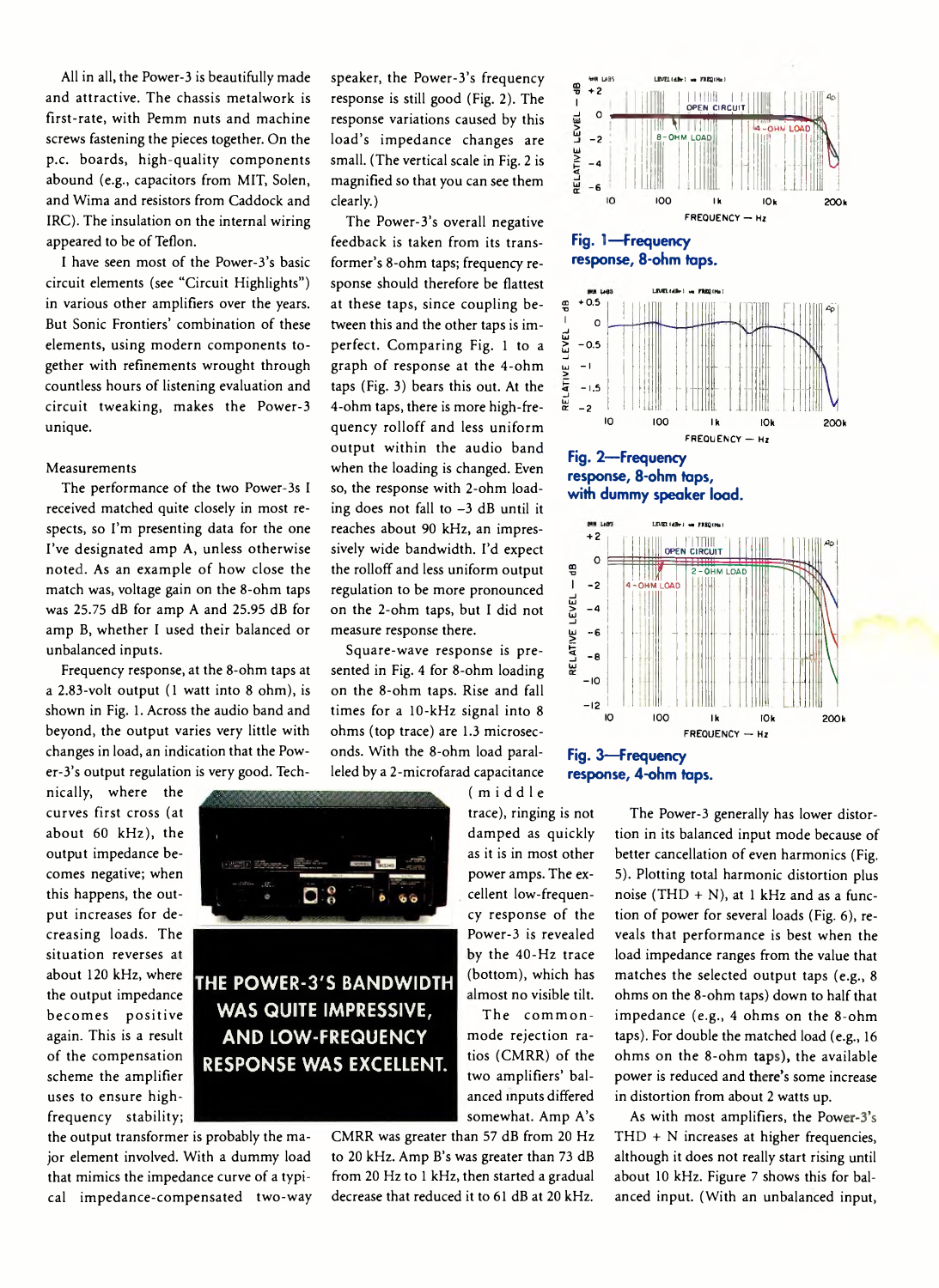

**Fig. 4— Square-wave response, 10 kHz into 8 ohms (top), 10 kHz into 8 ohms in parallel with 2 pF (middle)/ and 40 Hz into 8 ohms (bottom).**



**Fig. 5— Distortion vs. power, 8-ohm load on 8-ohm taps.**



**power, 8-ohm taps.**

 $THD + N$  was higher overall but its rise above 10 kHz was less noticeable.) A distortion spectrum analysis for a 1-kHz signal at an output of 10 watts revealed that the amplitude of the harmonics decreased rapidly as their order increased. The fifth harmonic reached a level of only 0.00005%, and higher harmonics were not detectable! The Power-3's distortion performance is among the best I've seen in a tube power amplifier.

Output noise in the Power-3 was very low, especially in its balanced input mode. Measured via the unbalanced noninverting input, output noise for the less quiet of the two amps was 187 microvolts wideband, 155 microvolts from 22 Hz to 22 kHz, 36.7 microvolts from 400 Hz to 22 kHz, and 32.1 microvolts on an A-weighted basis. The IHF signal-to-noise ratio was 98.9 dB, an excellent figure.

The Power 3 had the highest damping factor 1 can recall measuring on a tube amp. On the 8 ohm taps, it was about 50 from 100 Hz to 2 kHz; it fell off gently on either side of this range, to about 32 at 10 Hz and 20 kHz. 1 did not measure damping factor on the 4 ohm taps directly, but the data 1 collected for Fig. 3 indicated a damping factor of about 30.

Dynamic power attainable with the IHF tone-burst signal and an 8-ohm load on the 8-ohm taps—was 272 watts, and there was negligible output drop from power-supply sag over the course of the 20-millisecond burst. This 272 watt output corresponds to a dynamic headroom of 0.92 dB. Power at the visual onset of clipping was 250 watts, for a clipping headroom of 0.56 dB.

The Power-3's AC line draw was 1.4 amperes in standby and 4.1 amperes in idle. The AC line current stayed constant up to about 20 watts out. This is because the amplifier operates in what 1 call "rich" Class AB: It operates in Class A most of the time, with only loud passages crossing over into Class AB. At 8.2 amperes of line current

for a pair of Power-3s, it definitely won't be cheap to run them all the time! However, the Power-3's front-panel "Standby" switch reduces power draw substantially. Sonic Frontiers recommends that the amps be in standby mode when not you're not listening to them. Since switching to standby and back does not affect the sound, I also recommend it.

Use and Listening Tests

Phono equipment in my system during the review period included an Oracle turntable fitted with a Well Tempered Arm and an Accuphase AC-2 moving-coil cartridge used with a Vendetta Research SCP-2C phono preamp. For CDs, a Sonic Frontiers SFT-1 or a Counterpoint DA-11A CD transport drove a Sonic Frontiers SFD-2 MkII D/A converter with a Genesis Digital Lens jitter-reduction device placed between the transport and the converter; digital cables were Illuminati DX50s. Other power amplifiers used for comparison were a Spectron 1KW, a Crown Macro Reference, and a pair of Quicksilver M135 tube amps. The loudspeakers were Genesis Technologies Vs and B8tW 801 Matrix Series 3s; the B8tWs were augmented from 20 to 50 Hz by a subwoofer in each channel.

1 did most of my listening with the Sonic Frontiers Power-3s through the Genesis Vs. With these speakers, the Power-3s produced the best overall sound of all the amplifiers 1 had on hand, delivering absolutely amazing reproduction! There was a sense of ease, musical rightness, and spatial presence that continued to astound me, whether 1 was listening to my current reference CDs and LPs or to older recordings I hadn't heard in a while.

1 had listened to other state-of-the-art tube amps with the Genesis V speakers at the Genesis Technologies factory, and the sound 1 got in my listening room with the Power-3s compared favorably to what 1 had heard there. Yet 1 must note that the Genesis Vs have their own servo bass amp, which handles frequencies below about 85 Hz. Any power amp driving these speakers is therefore relieved of delivering the low bass.

As mentioned in "Circuit Highlights," the connections you use to select the Power-3's output taps are under the transformer. Thus, I had to turn each of these heavy amps over and change the connections whenever 1 switched between 4- and 8-ohm speakers. Since I started with the 4 ohm Genesis Vs, 1 listened to the 8-ohm B8tWs on the 4-ohm taps before 1 got around to resetting the amps to 8 ohms. With the B8tWs, changing to the 8-ohm taps improved the overall presentation and gave the bass more punch.

The bass power and tightness of these amps were most impressive! Although the